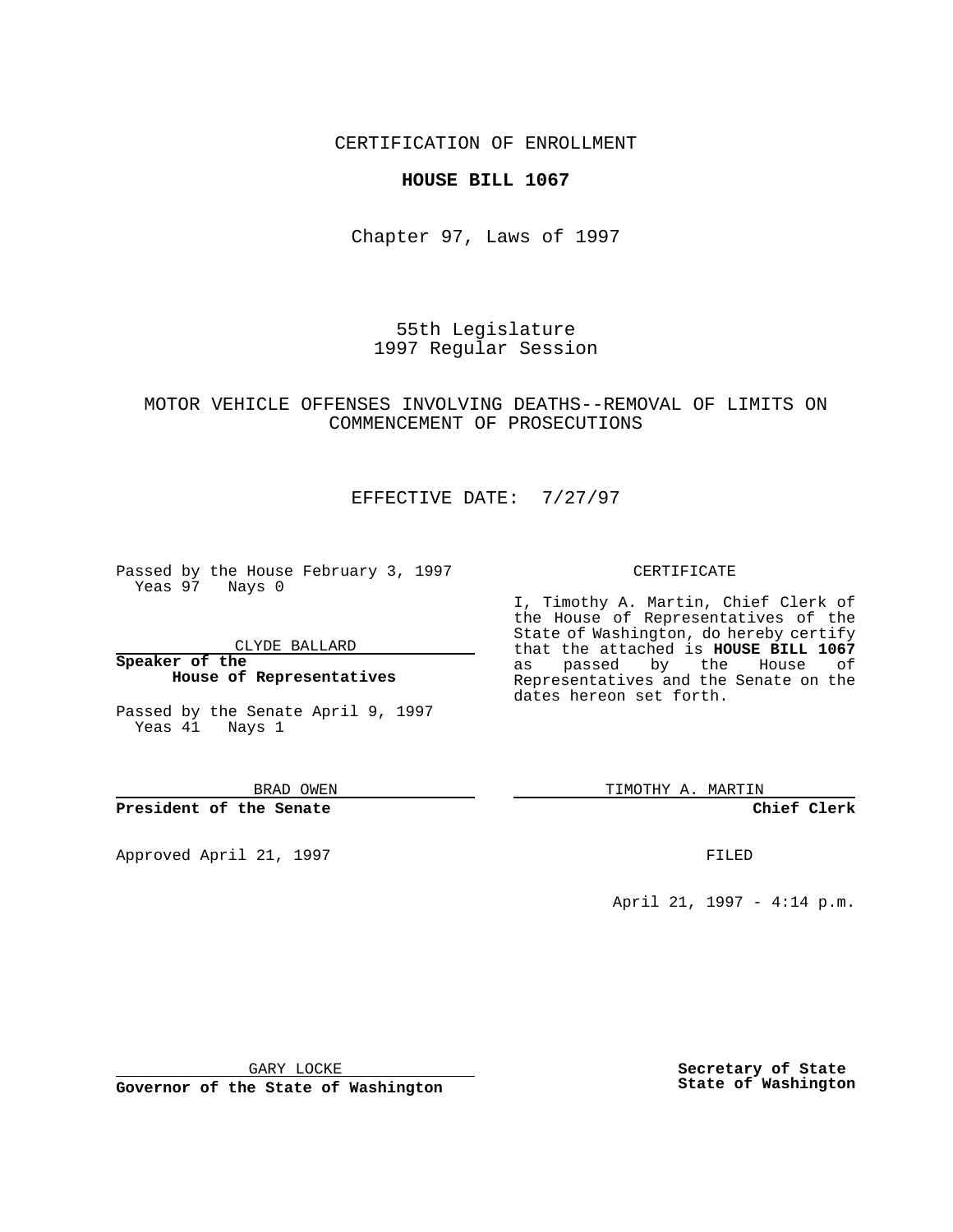# **HOUSE BILL 1067** \_\_\_\_\_\_\_\_\_\_\_\_\_\_\_\_\_\_\_\_\_\_\_\_\_\_\_\_\_\_\_\_\_\_\_\_\_\_\_\_\_\_\_\_\_\_\_

\_\_\_\_\_\_\_\_\_\_\_\_\_\_\_\_\_\_\_\_\_\_\_\_\_\_\_\_\_\_\_\_\_\_\_\_\_\_\_\_\_\_\_\_\_\_\_

Passed Legislature - 1997 Regular Session

**State of Washington 55th Legislature 1997 Regular Session**

**By** Representatives Sterk, Thompson, Costa, Sheahan, Sherstad, Smith, Mielke and O'Brien

Read first time 01/13/97. Referred to Committee on Law & Justice.

1 AN ACT Relating to motor vehicle offenses involving deaths; and 2 reenacting and amending RCW 9A.04.080.

3 BE IT ENACTED BY THE LEGISLATURE OF THE STATE OF WASHINGTON:

4 **Sec. 1.** RCW 9A.04.080 and 1995 c 287 s 5 and 1995 c 17 s 1 are 5 each reenacted and amended to read as follows:

6 (1) Prosecutions for criminal offenses shall not be commenced after 7 the periods prescribed in this section.

8 (a) The following offenses may be prosecuted at any time after 9 their commission:

10 (i) Murder;

11 (ii) Homicide by abuse;

12 (iii) Arson if a death results;

13 (iv) Vehicular homicide;

14 (v) Vehicular assault if a death results;

15 (vi) Hit-and-run injury-accident if a death results (RCW  $16 \quad 46.52.020(4)$ .

17 (b) The following offenses shall not be prosecuted more than ten 18 years after their commission: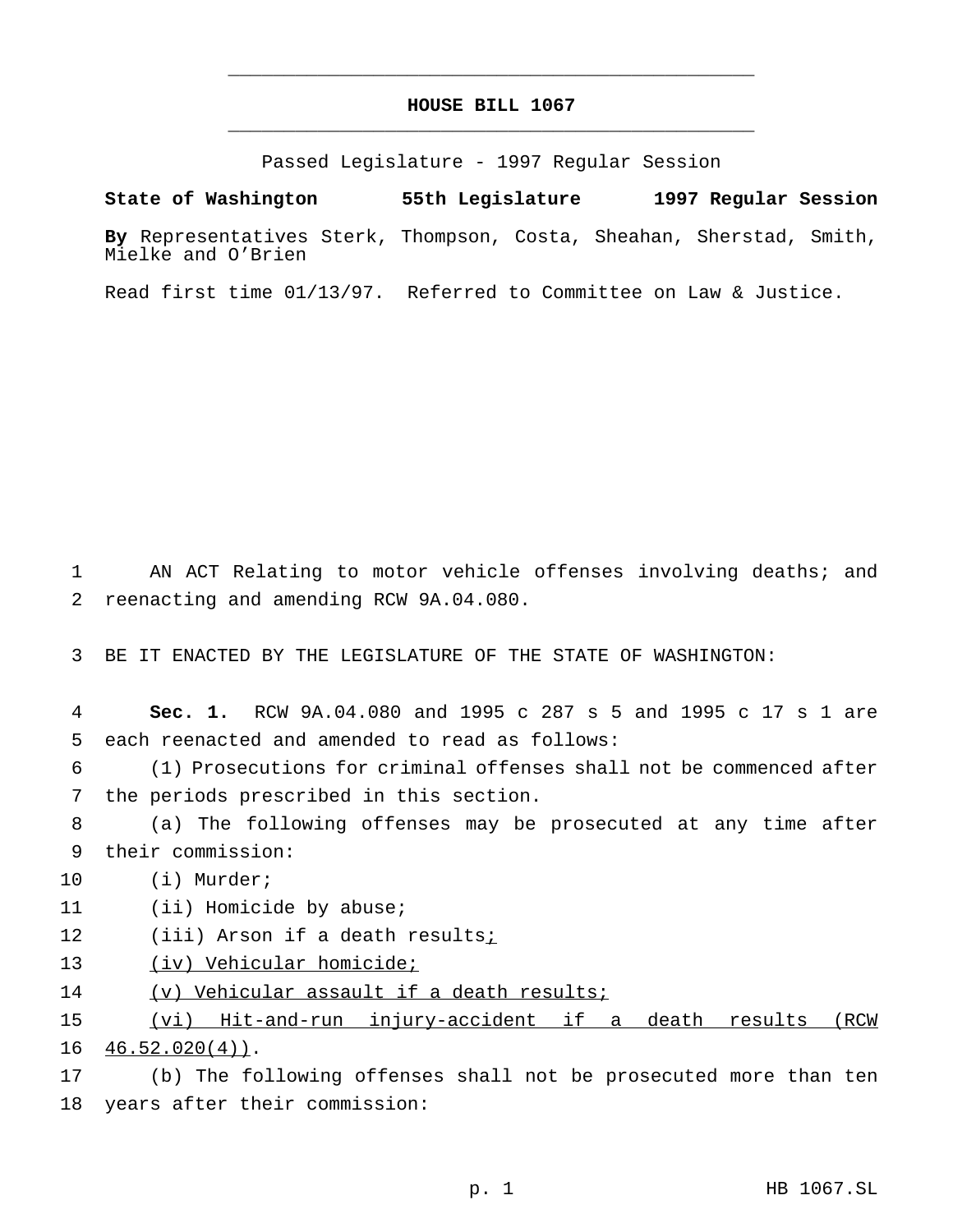(i) Any felony committed by a public officer if the commission is in connection with the duties of his or her office or constitutes a breach of his or her public duty or a violation of the oath of office; (ii) Arson if no death results; or

 (iii) Violations of RCW 9A.44.040 or 9A.44.050 if the rape is reported to a law enforcement agency within one year of its commission; except that if the victim is under fourteen years of age when the rape is committed and the rape is reported to a law enforcement agency within one year of its commission, the violation may be prosecuted up to three years after the victim's eighteenth birthday or up to ten years after the rape's commission, whichever is later. If a violation of RCW 9A.44.040 or 9A.44.050 is not reported within one year, the rape may not be prosecuted: (A) More than three years after its commission if the violation was committed against a victim fourteen years of age or older; or (B) more than three years after the victim's eighteenth birthday or more than seven years after the rape's commission, whichever is later, if the violation was committed against a victim under fourteen years of age.

 (c) Violations of the following statutes shall not be prosecuted more than three years after the victim's eighteenth birthday or more than seven years after their commission, whichever is later: RCW 9A.44.073, 9A.44.076, 9A.44.083, 9A.44.086, 9A.44.070, 9A.44.080, 9A.44.100(1)(b), or 9A.64.020.

 (d) The following offenses shall not be prosecuted more than six years after their commission: Violations of RCW 9A.82.060 or 9A.82.080.

 (e) The following offenses shall not be prosecuted more than five years after their commission: Any class C felony under chapter 74.09, 82.36, or 82.38 RCW.

 (f) Bigamy shall not be prosecuted more than three years after the time specified in RCW 9A.64.010.

 (g) No other felony may be prosecuted more than three years after its commission.

 (h) No gross misdemeanor may be prosecuted more than two years after its commission.

 (i) No misdemeanor may be prosecuted more than one year after its commission.